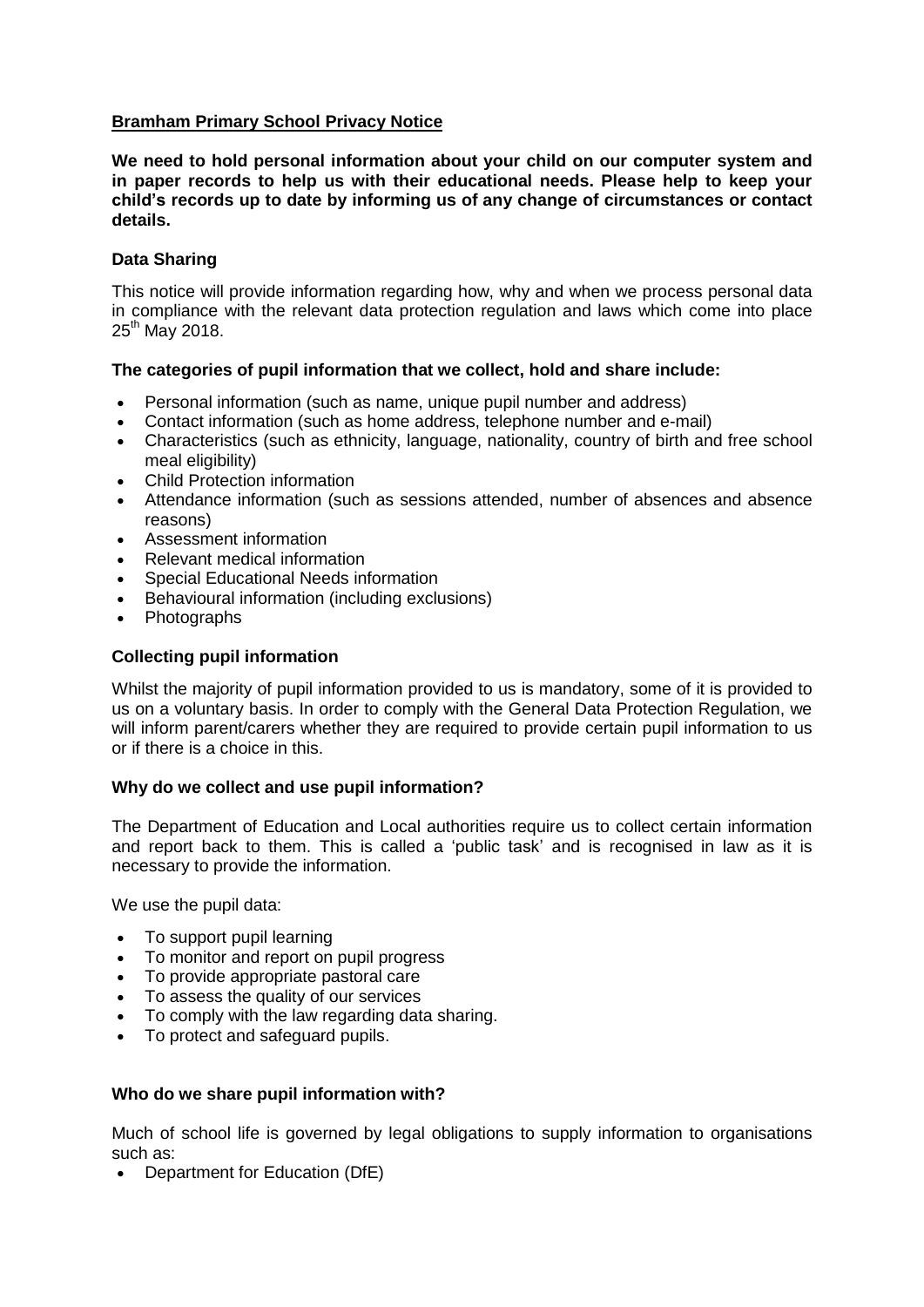- Local Authority (LA)
- **HMRC**
- We may also have to disclose information to third parties such as:
- Courts
- Disclosure and Barring Service (DBS)
- Police when legally obliged to do so
- NHS School Nurse
- Agencies who have a responsibility to safe guard children such as social care. We may share information with other bodies such as:
- Colleagues working at Bramham Primary School (appropriately limited for relevance)
- Schools that the pupil attend after leaving us
- Alternative providers of education whilst pupil are on roll with us and attending alternative provision for all or part of the week
- Parentmail online payments for dinners and trips
- Tapestry Online learning Log for Reception Class
- School ICT ICT support and provider of all data backups

# **Why we share pupil information**

We do not share information about our pupil with anyone without consent unless the law and our policies allow us to do so.

We share pupil' data with the Department for Education on a statutory basis. This data sharing underpins school funding and educational attainment policy and monitoring.

We are required to share information about our pupil with Leeds City Council and the Department for Education under section 3 of The Education (Information about Individual Pupil) (England) Regulations 2013.

We also have obligations to collect data about children who are at risk of suffering harm, and to share that with other agencies who have a responsibility to safeguard children, such as the police and social care. Where a child is at risk, we have a duty to share the information we hold with these agencies.

# **Storing pupil data**

We are required to hold pupil' data for the length of time the pupil attends school. This information is then transferred by CTF to the next school. Any relevant sections of pupil information is retained on file and disposed of in an appropriate manner for the legislated time scales.

### **The National Pupil Database (NPD) and Data Collection Requirements**

We are required by law, to provide information about our pupil to the Department for Education as part of statutory data collections such as the school census and early years' census. Some of this information is then stored in the NPD. The law that allows this is the Education (Information about Individual Pupil) (England) Regulations 2013.

The NPD is owned and managed by the Department for Education and contains information about pupil in schools in England. It provides invaluable evidence on educational performance to inform independent research, as well as commissioned studies. It is held in electronic format for statistical purposes. This information is securely collected from a range of sources including schools, local authorities and awarding bodies.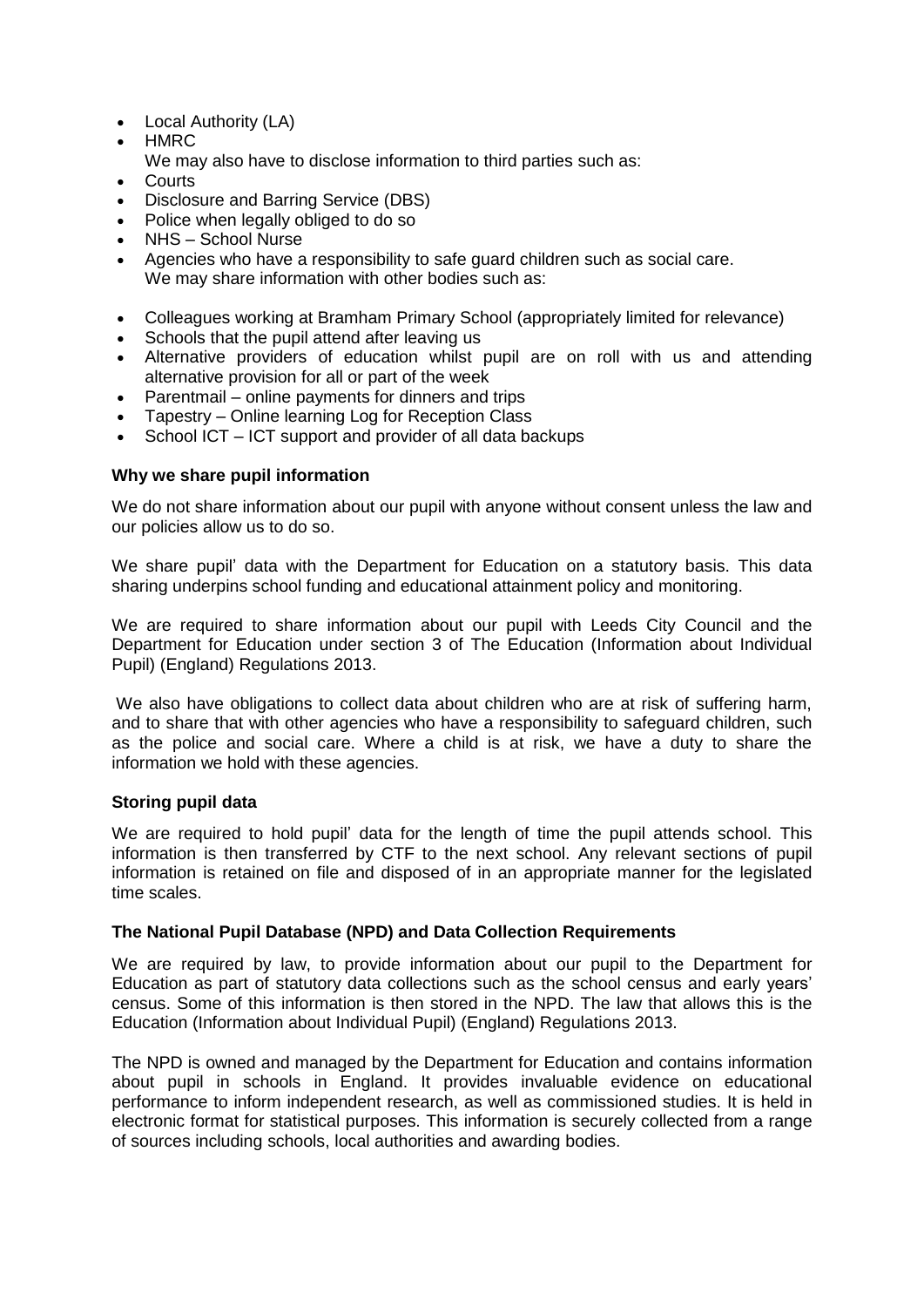To find out more about the pupil information we share with the department, for the purpose of data collections, go to [https://www.gov.uk/education/data-collection-and-censuses-for](https://www.gov.uk/education/data-collection-and-censuses-for-schools)[schools.](https://www.gov.uk/education/data-collection-and-censuses-for-schools)

To find out more about the NPD go to [https://www.gov.uk/government/publications/national-pupil-database-user-guide-and](https://www.gov.uk/government/publications/national-pupil-database-user-guide-and-supporting-information)[supporting-information.](https://www.gov.uk/government/publications/national-pupil-database-user-guide-and-supporting-information)

The Department for Education may share information about our pupil from the NPD with third parties who promote the education or well-being of children in England by:

- Conducting research or analysis
- Producing statistics
- Providing information, advice or guidance

The Department for Education has robust processes in place to ensure the confidentiality of our data is maintained and there are stringent controls in place regarding access and use of the data. Decisions on whether Department for Education releases data to third parties are subject to a strict approval process and based on a detailed assessment of:

- Who is requesting the data
- The purpose for which it is required
- The level and sensitivity of data requested: and
- The arrangements in place to store and handle the data

To be granted access to pupil information, organisations must comply with strict terms and conditions covering the confidentiality and handling of the data, security arrangements and retention and use of the data.

For more information about the Department for Education's data sharing process, please visit:

<https://www.gov.uk/data-protection-how-we-collect-and-share-research-data>

For information about which organisation's the Department for Education has provided pupil information, (and for which project), please visit the following website: [https://www.gov.uk/government/publications/national-pupil-database-requests](https://www.gov.uk/government/publications/national-pupil-database-requests-received)[received](https://www.gov.uk/government/publications/national-pupil-database-requests-received)

To contact Department for Education: <https://www.gov.uk/contact-dfe>

### **What decisions can you make about your information?**

From May 2018 data protection legislation gives you several rights regarding your information. Some of these are new rights whilst others build on your existing rights.

- You can ask what information we hold about you and be provided with a copy. Sometimes we are not able to share all the information. Just ask the school for a Subject Access form by emailing [sar@leedsfederation.org.](mailto:sar@leedsfederation.org)
- If information is incorrect you can ask us to correct it
- You can ask us to delete certain information we hold
- You can ask us to send you, or other organisations, certain types of information about your record in a format that can be read by computer – this does not apply to pupil records as these are transferred by a DfE process called the Common Transfer File.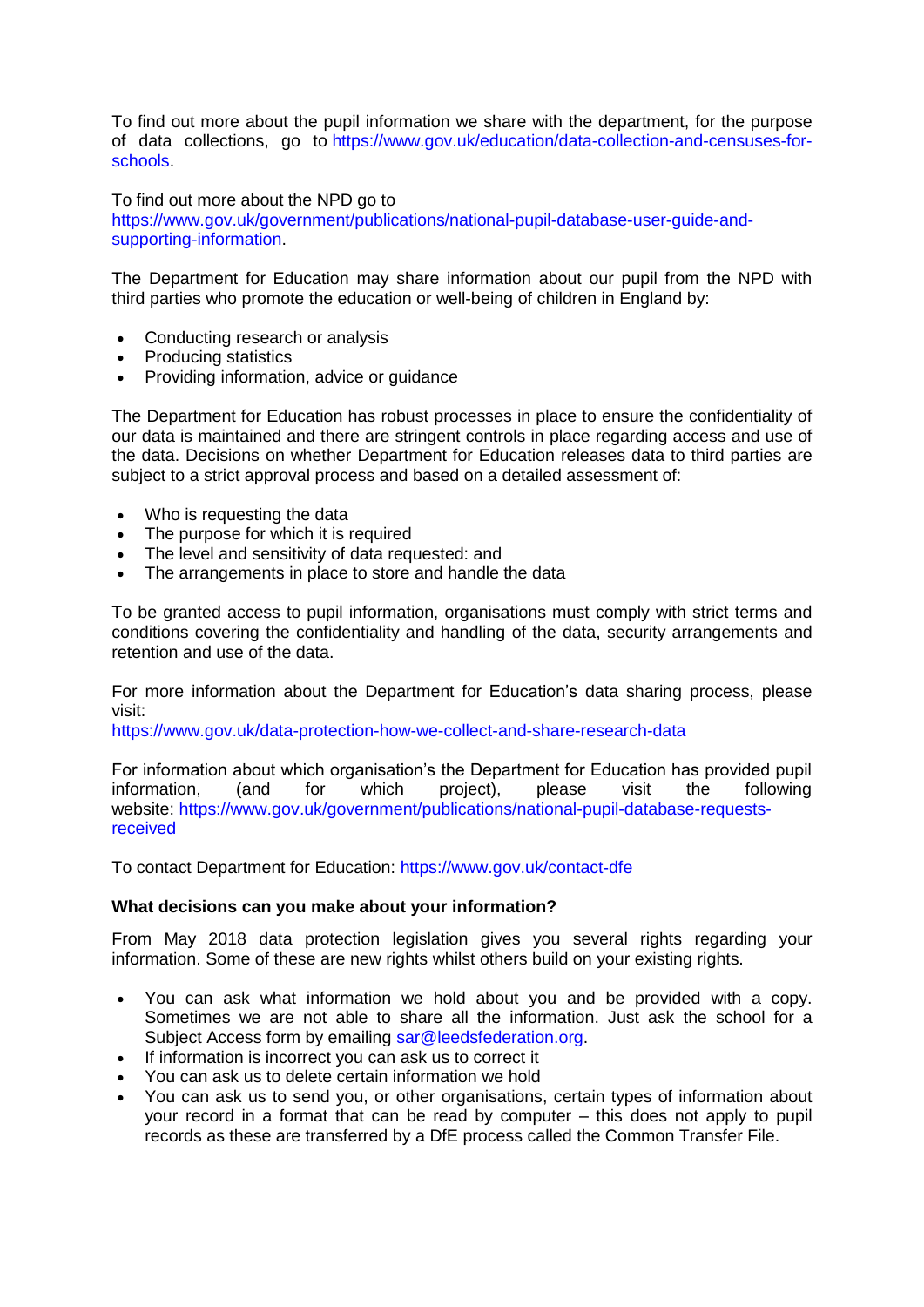If you have a concerns about the way we are collecting or using your personal data, you should raise your concern with school in the first instance or directly to the Information Commissioner's Office at [https://ico.org.uk/concerns/o](https://ico.org.uk/concerns/)r by following our complaints policy which you can download from our schools website.

## **Cookies**

Whenever you access our website or mobile site information data maybe collected through the use of cookies or similar technologies.

#### **What are cookies?**

A cookie is a small text file that a website saves on your computer or mobile device when you visit the site. It enables the website to remember your actions and preferences (such as login, language, font size and other display preferences) over a period of time, so you don't have to keep re-entering them whenever you come back to the site or browse from one page to another.

#### **How do we use cookies?**

We use the following cookies:

**Necessary cookies -** These are cookies that are required for the operation of our website. They include, for example, cookies that enable you to log into secure areas of our website or make use of online booking forms.

**Google Analytics -** a web analytics service provided by Google. These cookies allow us to recognise and count the number of visitors and to see how visitors move around our website when they are using it. This helps us to improve the way our website works and is structured. Google Analytics allows us to collect standard internet log information and details of visitor behaviour patterns. We do this to find out things such as the number of visitors to the various parts of the site. This information is only processed in a way which does not identify anyone. We do not make any attempt to find out the identities of those visiting our website through Google Analytics.

**Functionality cookies -** These are used to recognise you when you return to our website. This enables us to personalise our content for you and remember your preferences.

**Third-party cookies -** (for example, Twitter and Youtube). Some third-party software utilises its own cookies over which we have little or no control. You can find out about their use of cookies by visiting the third party's website.

Enabling some of these cookies is not strictly necessary for the website to work but it will provide you with a better browsing experience. You can delete or block these cookies, but if you do that some features of this site may not work as intended.

The cookie-related information is not used to identify you personally. These cookies are not used for any purpose other than those described here.

### **How to control cookies**

You can control and/or delete cookies as you wish – for details, see aboutcookies.org. You can delete all cookies that are already on your computer and you can set most browsers to prevent them from being placed. If you do this, however, you may have to manually adjust some preferences every time you visit a site and some services and functionalities may not work.